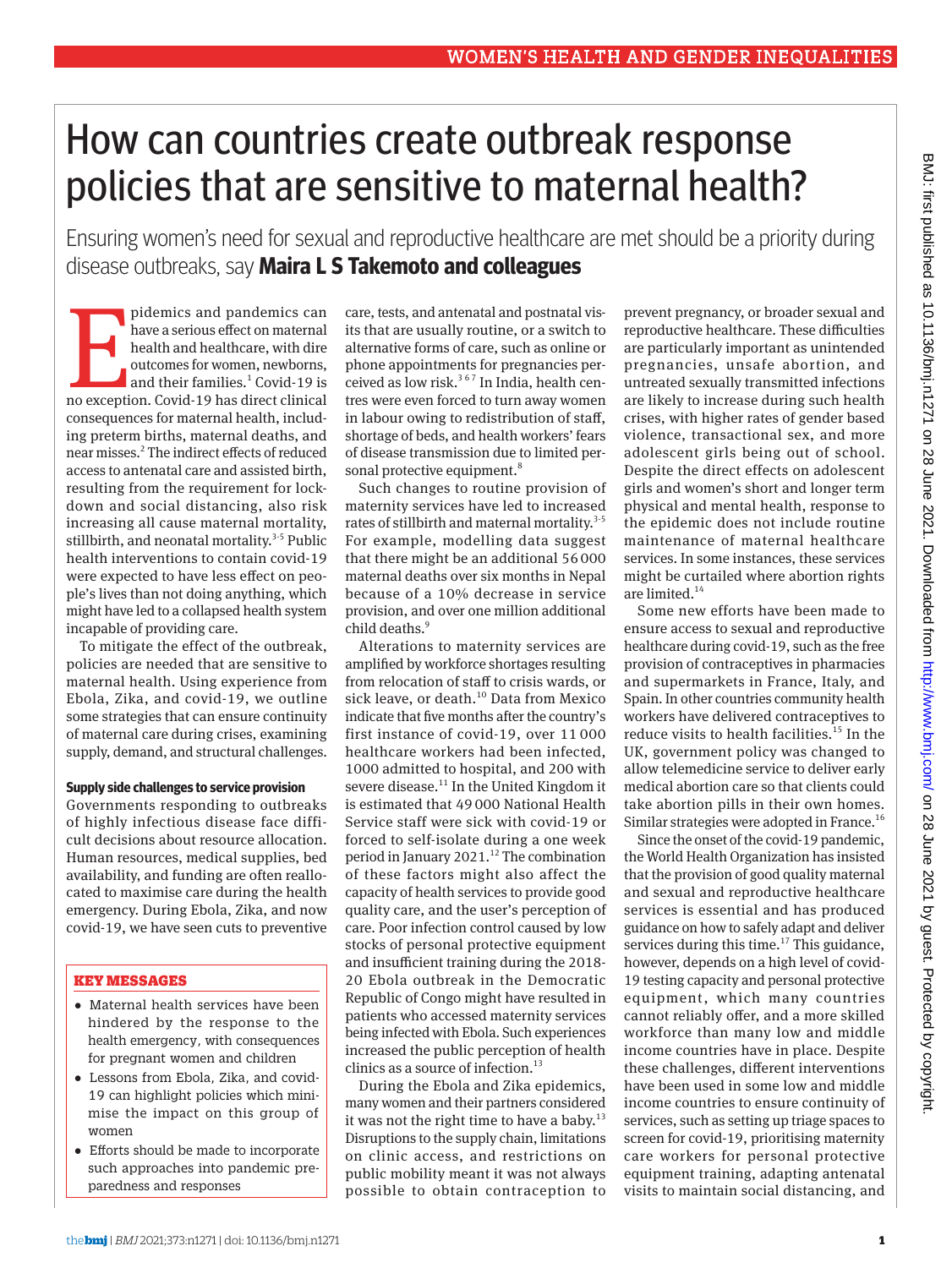setting up maternity wards in covid-19 treatment centres in refugee camps. $^{15}$ Many of these interventions were put in place early on, learning from large scale Ebola outbreaks, but have never featured in pandemic preparedness plans, and were not universal. All countries can learn from these experiences to ensure that pandemic plans continue to include maternal and sexual and reproductive healthcare.

#### **Demand-side limitations to use of maternity services**

These supply-side challenges compound changes in the way in which women use maternity care. During 2020 women in Nepal stopped or delayed using a facility to give birth, which seems to have resulted in an increased rate of stillbirth.<sup>5</sup> A similar pattern was seen in Sierra Leone during the  $2014-16$  Ebola outbreak.<sup>1819</sup> For women to receive appropriate healthcare during disease outbreaks, they must want to access such care, and feel that they can do so without unnecessary barriers. During the Ebola outbreak in the Democratic Republic of Congo, pregnant women feared that arriving at a health centre with a symptom of disease might result in their isolation in a treatment centre without appropriate obstetric care. $^{13}$  Similar fears have been reported during the covid-19 pandemic. Restrictions placed on the participation of birth partners during antenatal services and labour have also left many women feeling intensely vulnerable.<sup>20</sup> Policies to separate women with covid-19 from their newborn babies might also have led some women to avoid health facilities.<sup>21 22</sup>

Innovative and community centred approaches have been used to drive demand for maternity care. Such efforts include moving antenatal care to unused spaces such as schools to reduce women's concerns about catching covid-19 from a "contaminated" space. For example, in the Netherlands, where women have the right to choose where they give birth, midwife teams have identified unused hotels as potential alternative birth settings. $^{23}$ Similarly, the network of midwifery units in the UK recommended the creation of birthing centres close to hospitals. $^{24}$ 

Learning from Ebola and to respond to a decrease in availability of basic services, innovative approaches to the delivery of maternal healthcare have helped to ensure continuity of care and deal with demandside constraints. In the Democratic Republic of Congo, building on efforts during the Ebola outbreak, midwives, with the support of United Nations Population

Fund, organised mobile health clinics to continue providing midwifery care to pregnant women during lockdown of Kinshasa.25 The Nurses and Midwives Association of Southern Sudan used teleconsultation, and radio to provide health education on covid-19, midwifery care, and case referrals to pregnant women.26 Another lesson from Ebola is that it is essential for health workers to make daily visits to pregnant women who are self-isolating owing to covid-19, so that if labour or pregnancy complications occur women can be transferred early to a covid-19 secure maternity unit. Other changes in community level services have included training community providers, such as traditional birth attendants, in prevention and control of covid-19 infection—an important approach to reducing harm.<sup>15</sup>

#### **Structural barriers to continuity of care**

Structural barriers might also decrease demand for maternal healthcare during disease outbreaks.27 When health service provision moves online, access to care by populations with limited telephone or internet connection, or who have disabilities or language constraints, can be disproportionately affected.<sup>13 28</sup> Lockdown measures used to curb disease transmission also have a substantial impact on household earnings. Many people, and particularly women, have experienced disruptions to work or lost their job owing to business closures and inability to work from home. This situation is even more acute for workers in the informal economy, leaving many people unable to afford healthcare. Evidence from some low and middle income settings has shown that in out-of-pocket healthcare systems, women are less likely to contact services.<sup>29</sup> Given the effect of covid-19 on women's economic security, we expect this additional financial pressure to further impede women's use of maternal health services. Other structural constraints include changes to transport systems, such as cuts to public transport because of restrictions on mobility, or increased costs,<sup>29</sup> and the additional domestic childcare responsibilities placed on women and girls as a consequence of lockdown.

Policies that help to minimise structural barriers to maternal healthcare include food distribution, and emergency income assurance programmes, as implemented in Brazil during covid-19.30 Other countries have offered "laissez-passer" for pregnant women to travel to health services during lockdown.<sup>15</sup> Moreover,

provision of free healthcare during Ebola in the Democratic Republic of Congo was largely successful in encouraging patients to seek care. Despite this, many still chose to pay for private healthcare because free government-run health facilities often had Ebola screening posts at their entrances. Many people preferred to use facilities without such screening, as they feared being screened as Ebola positive (based on symptoms common to many illnesses) and transported to an Ebola centre for testing.<sup>13</sup> Similar findings were reported in Belize when pregnant women chose not to get tested for Zika, despite free screening during 2016-17, as travel costs to test centres remained high, and given a strict regulatory environment for abortion, few trajectories were available to women who tested positive.<sup>31</sup> Such social protection strategies, although temporary and insufficient to compensate for income losses and ensure adequate living conditions during a pandemic, can help to reduce structural barriers to maternal healthcare among vulnerable populations.

#### **Conclusion**

Pregnancy and childbirth will continue to occur during infectious disease emergencies, despite, as in the case of Zika and covid-19, government requests for women to delay pregnancy.<sup>32</sup> Thus strategies must be put in place to ensure good quality maternal health services can still be provided to everyone who needs them. Delays in receiving adequate reproductive healthcare are considered key determinants of preventable maternal and perinatal adverse outcomes, particularly in low resource settings and within low resilience health systems. A reduction in this service deprioritises women and their needs. Difficult trade-offs must be made during an emergency, but a mother's life must not be perceived as less valuable than that of someone infected with a pathogenic virus. In addition to the moral argument, maternal morbidity and mortality have long term negative consequences for families and communities, including their effect on the health and survival of newborns and children, financial loss, and disruption of education for older children who have to care for younger siblings.

The Ebola, Zika, and covid-19 outbreaks have made abundantly clear that policies in response to the outbreak, sensitive to maternal health are not being developed alongside the pandemic preparedness process. We believe this can be rectified by including experts in maternal health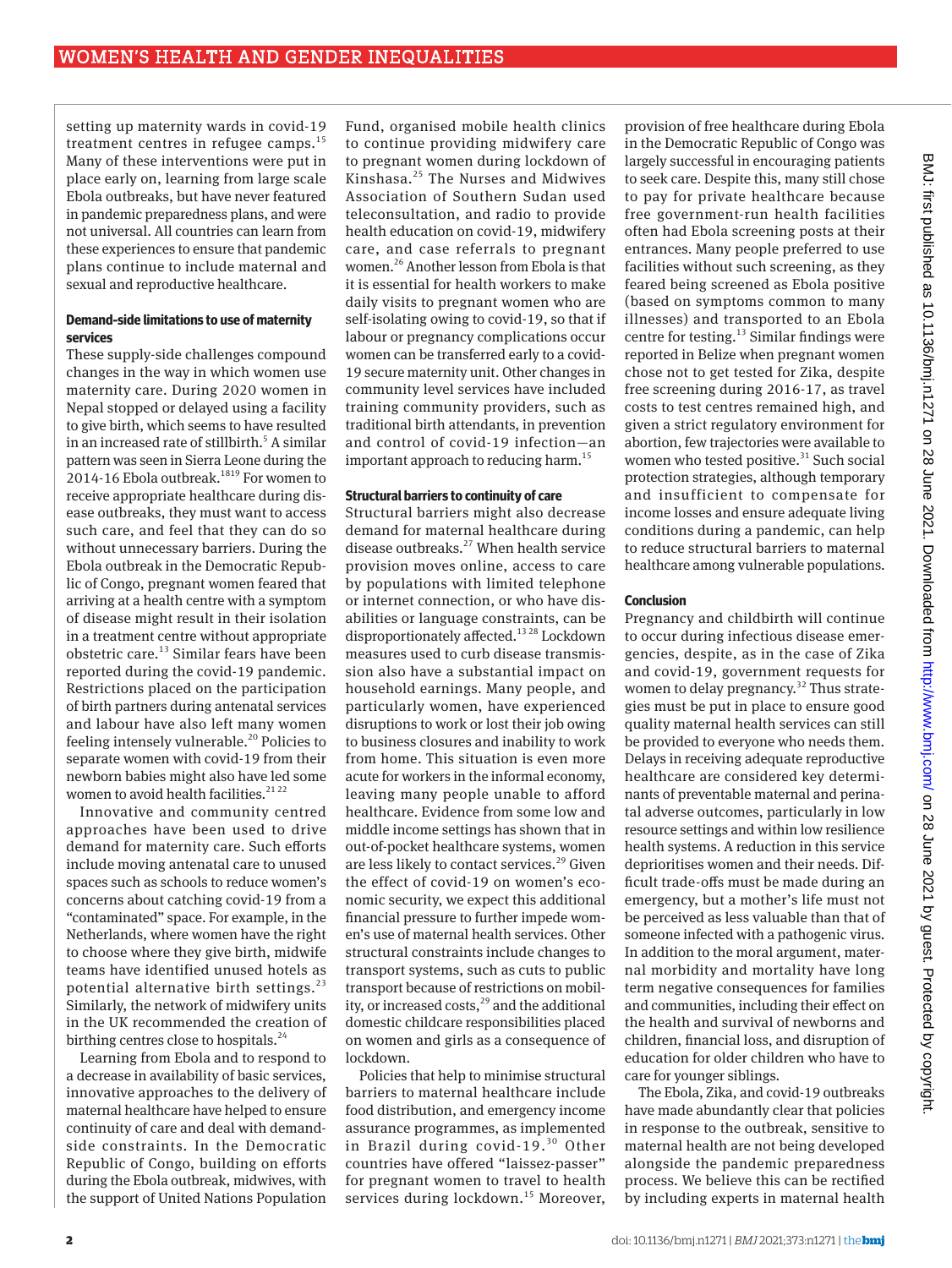## WOMEN'S HEALTH AND GENDER INEQUALITIES

in emergency planning. Rapid and transparent monitoring of efforts will also help to identify barriers to maternal healthcare during a crisis and inform remedial action. Maternal health sensitive policies and efforts, such as the strategies outlined here, must be put in place now, for future waves of covid-19, to ensure that good quality maternity care is not damaged in times of crisis.

Contributors and sources: MLST has carried out research into the effect of covid-19 on maternal and perinatal outcomes in Brazil, particularly how access to healthcare, and social determinants of health, affect such outcomes. GM has operational and research experience in the outbreaks of Ebola in 2013-16, west Africa and in 2018-20, North Kivu Democratic Republic of Congo; she is particularly interested in how reproductive health services are affected by epidemics. MA has worked as an obstetrician during Zika and covid-19 in Brazil and leads a research study on covid-19 in pregnancy. CNG has carried out research into barriers to the use of maternal and child health services, specifically the prevention of mother-to-child transmission. Currently, she is studying the impact of covid-19 on the use of maternal and child health services in the Democratic Republic of Congo. AFT has carried out research into community engagement and effect on maternal health of Ebola in Sierra Leone. CW has carried out research into the different effects of epidemics on men and women, including the Zika outbreak and currently coleads two research projects into gender and covid-19.

Competing interests: We have read and understood BMJ policy on declaration of interests and have no relevant interests to declare.

#### Provenance and peer review:Commissioned; externally peer reviewed.

This article is part of a series commissioned by *The BMJ*, based on an idea from the United Nations University-International Institute for Global Health and the World Health Organization, to mark the 25th anniversary of the adoption of the 1995 Beijing Declaration and platform for action. Open access fees were paid by the UN University-International Institute for Global Health. *The BMJ* retained full editorial control over external peer review, editing, and decision to publish. The views expressed are those of the authors and do not necessarily represent the views, decisions or policies of UNU, UNU-IIGH, or **WHO** 

Maira L S Takemoto, postdoctoral researcher<sup>1</sup>

Gillian McKay, doctor of public health candidate<sup>2</sup> Melania Amorim, professor of gynaecology and obstetrics

Cady N Gbomosa, PhD candidate<sup>4</sup>

Angus F Tengbeh, PhD candidate<sup>5</sup>

Clare Wenham, assistant professor of global health policy

1 Universidade Estadual Paulista Júlio de Mesquita Filho, Botucatu, SP, Brazil

<sup>2</sup> London School of Hygiene and Tropical Medicine, Faculty of Public Health and Policy, London, UK

3 Instituto de Medicina Integral Professor Fernando Figueira, Recife, Brazil

4 University of Ottawa Faculty of Health Sciences, Ottawa, Ontario, Canada

5 Institute for Global Health and Development, Queen Margaret University, School of Health Sciences, Edinburgh, UK

6 London School of Economics and Political Science, London, UK

Correspondence to: C Wenham [C.Wenham@lse.ac.uk](mailto:C.Wenham@lse.ac.uk)



This is an Open Access article distributed under the terms of the Creative Commons Attribution IGO License (https://creativecommons.org/licenses/ by-nc/3.0/igo/), which permits use, distribution, and reproduction for non-commercial purposes in any medium, provided the original work is properly cited.

### Check for updates

- 1 Sochas L, Channon AA, Nam S. Counting indirect crisis-related deaths in the context of a low-resilience health system: the case of maternal and neonatal health during the Ebola epidemic in Sierra Leone. *Health Policy Plan* 2017;32(suppl\_3):iii32-9. doi:10.1093/heapol/czx108
- 2 Menezes MO, Takemoto MLS, Nakamura-Pereira M, et al, Brazilian Group of Studies for COVID-19, Pregnancy. Risk factors for adverse outcomes among pregnant and postpartum women with acute respiratory distress syndrome due to COVID-19 in Brazil. *Int J Gynaecol Obstet* 2020;151:415-23. doi:10.1002/ijgo.13407
- Sarwer A, Javed B, Soto EB, Mashwani ZU. Impact of the COVID-19 pandemic on maternal health services in Pakistan. *Int J Health Plann Manage*  2020;35:1306-10. doi:10.1002/hpm.3048
- 4 Lumbreras-Marquez MI, Campos-Zamora M, Seifert SM, et al. Excess maternal deaths associated with coronavirus disease 2019 (COVID-19) in Mexico. *Obstet Gynecol* 2020;136:1114-6. doi:10.1097/ AOG.0000000000004140
- 5 Kc A, Gurung R, Kinney MV, et al. Effect of the COVID-19 pandemic response on intrapartum care, stillbirth, and neonatal mortality outcomes in Nepal: a prospective observational study. *Lancet Glob Health* 2020;8:e1273- 81. doi:10.1016/S2214-109X(20)30345-4
- Renfrew MJ, Cheyne H, Craig J, et al. Sustaining quality midwifery care in a pandemic and beyond. *Midwifery* 2020;88:102759. doi:10.1016/j. midw.2020.102759
- Yerger P, Jalloh M, Coltart CEM, King C. Barriers to maternal health services during the Ebola outbreak in three West African countries: a literature review. *BMJ Glob Health* 2020;5:e002974. doi:10.1136/ bmjgh-2020-002974
- Gettleman J, Raj S. 8 Hospitals in 15 hours: a pregnant woman's crisis in coronavirus pandemic in Delhi. *The Times of India* 2020 June 24. [https://](https://timesofindia.indiatimes.com/blogs/foreign-media/8-hospitals-in-15-hours-a-pregnant-womans-crisis-in-the-pandemic/) [timesofindia.indiatimes.com/blogs/foreign-media/8](https://timesofindia.indiatimes.com/blogs/foreign-media/8-hospitals-in-15-hours-a-pregnant-womans-crisis-in-the-pandemic/) [hospitals-in-15-hours-a-pregnant-womans-crisis-in](https://timesofindia.indiatimes.com/blogs/foreign-media/8-hospitals-in-15-hours-a-pregnant-womans-crisis-in-the-pandemic/)[the-pandemic/](https://timesofindia.indiatimes.com/blogs/foreign-media/8-hospitals-in-15-hours-a-pregnant-womans-crisis-in-the-pandemic/)
- Roberton T, Carter ED, Chou VB, et al. Early estimates of the indirect effects of the COVID-19 pandemic on maternal and child mortality in low-income and middle-income countries: a modelling study. *Lancet Glob Health* 2020;8:e901-8. doi:10.1016/S2214- 109X(20)30229-1
- 10 Bar-Zeev S, Breen-Kamkong C, Ten Hoope-Bender P, Sahbani S, Abdullah M. UNFPA supporting midwives at the heart of the COVID-19 response. *Women Birth* 2021;34:4-6.
- 11 Antonio-Villa NE, Bello-Chavolla OY, Vargas-Vázquez A, Fermín-Martínez CA, Márquez-Salinas A, Bahena-López JP. Health-care workers with COVID-19 living in Mexico City: clinical characterization and related outcomes. *Clin Infect Dis* 2020;ciaa1487. doi:10.1093/cid/ciaa1487
- 12 Woods R. Tens of thousands of UK National Health Service workers fall ill with COVID-19. World Socialist Web Site. 2021 Jan 15. [https://www.wsws.org/en/](https://www.wsws.org/en/articles/2021/01/16/nhsw-j16.html) [articles/2021/01/16/nhsw-j16.html](https://www.wsws.org/en/articles/2021/01/16/nhsw-j16.html)
- 13 Mckay G. Not all that bleeds is Ebola: how the DRC outbreak impacts reproductive health. International Rescue Committee, 2019. [https://www.rescue-uk.](https://www.rescue-uk.org/report/not-all-bleeds-ebola-how-drc-outbreak-impacts-reproductive-health) [org/report/not-all-bleeds-ebola-how-drc-outbreak](https://www.rescue-uk.org/report/not-all-bleeds-ebola-how-drc-outbreak-impacts-reproductive-health)[impacts-reproductive-health](https://www.rescue-uk.org/report/not-all-bleeds-ebola-how-drc-outbreak-impacts-reproductive-health)
- 14 Wenham C, Arevalo A, Coast E, et al. Zika, abortion and health emergencies: a review of contemporary debates. *Global Health* 2019;15:49. doi:10.1186/ s12992-019-0489-3
- 15 READY Initiative. *Ready: global readiness for major disease outbreak response: maternal, newborn, and reproductive health and covid-19: adaptations, successes, challenges, and next steps. an expert consultation.* USAID, 2020. [https://www.ready](https://www.ready-)[initiative.org/wp-content/uploads/2020/12/MNRH](https://www.ready-)[and-COVID-19-Consultation-Report-2020.pdf](https://www.ready-)
- 16 Gibelin K, Agostini A, Marcot M, Piclet H, Bretelle F, Miquel L. COVID-19 impact in abortions' practice, a regional French evaluation. *J Gynecol Obstet Hum Reprod* 2021;50:102038. doi:10.1016/j. jogoh.2020.102038
- 17 World Health Organization. *Maintaining essential health services: operational guidance for the COVID-19 context interim guidance.* WHO, 2020. [https://reliefweb.int/sites/reliefweb.int/files/](https://reliefweb.int/sites/reliefweb.int/files/resources/WHO-2019-nCoV-essential_health_services-2020.2-eng.pdf) [resources/WHO-2019-nCoV-essential\\_health\\_](https://reliefweb.int/sites/reliefweb.int/files/resources/WHO-2019-nCoV-essential_health_services-2020.2-eng.pdf) [services-2020.2-eng.pdf](https://reliefweb.int/sites/reliefweb.int/files/resources/WHO-2019-nCoV-essential_health_services-2020.2-eng.pdf)
- 18 Jones SA, Gopalakrishnan S, Ameh CA, White S, van den Broek NR. 'Women and babies are dying but not of Ebola': the effect of the Ebola virus epidemic on the availability, uptake and outcomes of maternal and newborn health services in Sierra Leone. *BMJ Glob Health* 2016;1:e000065. doi:10.1136/ bmjgh-2016-000065
- 19 Jones S, Sam B, Bull F, et al. 'Even when you are afraid, you stay': provision of maternity care during the Ebola virus epidemic: a qualitative study. *Midwifery* 2017;52:19-26. doi:10.1016/j. midw.2017.05.009
- 20 Black B, Laking J, McKay G. *Birth partners are not a luxury.* BMJ Opinion, 2020. [https://blogs.bmj.com/](https://blogs.bmj.com/bmj/2020/09/24/birth-partners-are-not-a-luxury/) [bmj/2020/09/24/birth-partners-are-not-a-luxury/](https://blogs.bmj.com/bmj/2020/09/24/birth-partners-are-not-a-luxury/)
- 21 Suzumori N, Goto S, Sugiura-Ogasawara M. Management strategy of pregnant women during COVID-19 pandemic. *Aust N Z J Obstet Gynaecol* 2020;60:E9-10. doi:10.1111/ajo.13202
- 22 Walker KF, O'Donoghue K, Grace N, et al. Maternal transmission of SARS-COV-2 to the neonate, and possible routes for such transmission: a systematic review and critical analysis. *BJOG* 2020;127:1324- 36. doi:10.1111/1471-0528.16362
- 23 Summers H. NHS urged to turn hotels into birth centres during crisis. The Guardian 2020 April 1. [https://www.theguardian.com/society/2020/](https://www.theguardian.com/society/2020/apr/01/nhs-urged-to-turn-hotels-into-birth-centres-during-coronavirus-crisis) [apr/01/nhs-urged-to-turn-hotels-into-birth-centres](https://www.theguardian.com/society/2020/apr/01/nhs-urged-to-turn-hotels-into-birth-centres-during-coronavirus-crisis)[during-coronavirus-crisis](https://www.theguardian.com/society/2020/apr/01/nhs-urged-to-turn-hotels-into-birth-centres-during-coronavirus-crisis)
- 24 Summers H. NHS urged to turn hotels into birth centres during crisis. *The Guardian* 2020 Apr 1. [https://www.theguardian.com/society/2020/](https://www.theguardian.com/society/2020/apr/01/nhs-urged-to-turn-hotels-into-birth-centres-during-coronavirus-crisis) [apr/01/nhs-urged-to-turn-hotels-into-birth-centres](https://www.theguardian.com/society/2020/apr/01/nhs-urged-to-turn-hotels-into-birth-centres-during-coronavirus-crisis)[during-coronavirus-crisis](https://www.theguardian.com/society/2020/apr/01/nhs-urged-to-turn-hotels-into-birth-centres-during-coronavirus-crisis)
- 25 UNFPA. *Democratic Republic of the Congo: Mobile clinics reach women hiding in fear.* UNFPA, 2019. [https://www.unfpa.org/resources/democratic-republic](https://www.unfpa.org/resources/democratic-republic-congo-mobile-clinics-reach-women-hiding-fear)[congo-mobile-clinics-reach-women-hiding-fear](https://www.unfpa.org/resources/democratic-republic-congo-mobile-clinics-reach-women-hiding-fear)
- 26 Government of Canada. Midwives save lives through thick and thin. 2020. [https://www.international.](https://www.international.gc.ca/world-monde/stories-histoires/2020/midewives_save_lives_sages_femmes_sauvent_vies.aspx?lang=eng) [gc.ca/world-monde/stories-histoires/2020/](https://www.international.gc.ca/world-monde/stories-histoires/2020/midewives_save_lives_sages_femmes_sauvent_vies.aspx?lang=eng) [midewives\\_save\\_lives\\_sages\\_femmes\\_sauvent\\_](https://www.international.gc.ca/world-monde/stories-histoires/2020/midewives_save_lives_sages_femmes_sauvent_vies.aspx?lang=eng) [vies.aspx?lang=eng](https://www.international.gc.ca/world-monde/stories-histoires/2020/midewives_save_lives_sages_femmes_sauvent_vies.aspx?lang=eng)
- 27 Amnesty International. The devastating effects of COVID-19 on maternal health in Zimbabwe. 2020. [https://www.amnesty.org/en/latest/](https://www.amnesty.org/en/latest/campaigns/2020/04/the-devastating-effects-of-covid19-on-maternal-health-in-zimbabwe/) [campaigns/2020/04/the-devastating-effects-of](https://www.amnesty.org/en/latest/campaigns/2020/04/the-devastating-effects-of-covid19-on-maternal-health-in-zimbabwe/)[covid19-on-maternal-health-in-zimbabwe/](https://www.amnesty.org/en/latest/campaigns/2020/04/the-devastating-effects-of-covid19-on-maternal-health-in-zimbabwe/)
- 28 Jardine J, Relph S, Magee LA, et al. Maternity services in the UK during the coronavirus disease 2019 pandemic: a national survey of modifications to standard care. *BJOG* 2021;128:880-9. doi:10.1111/1471-0528.16547.